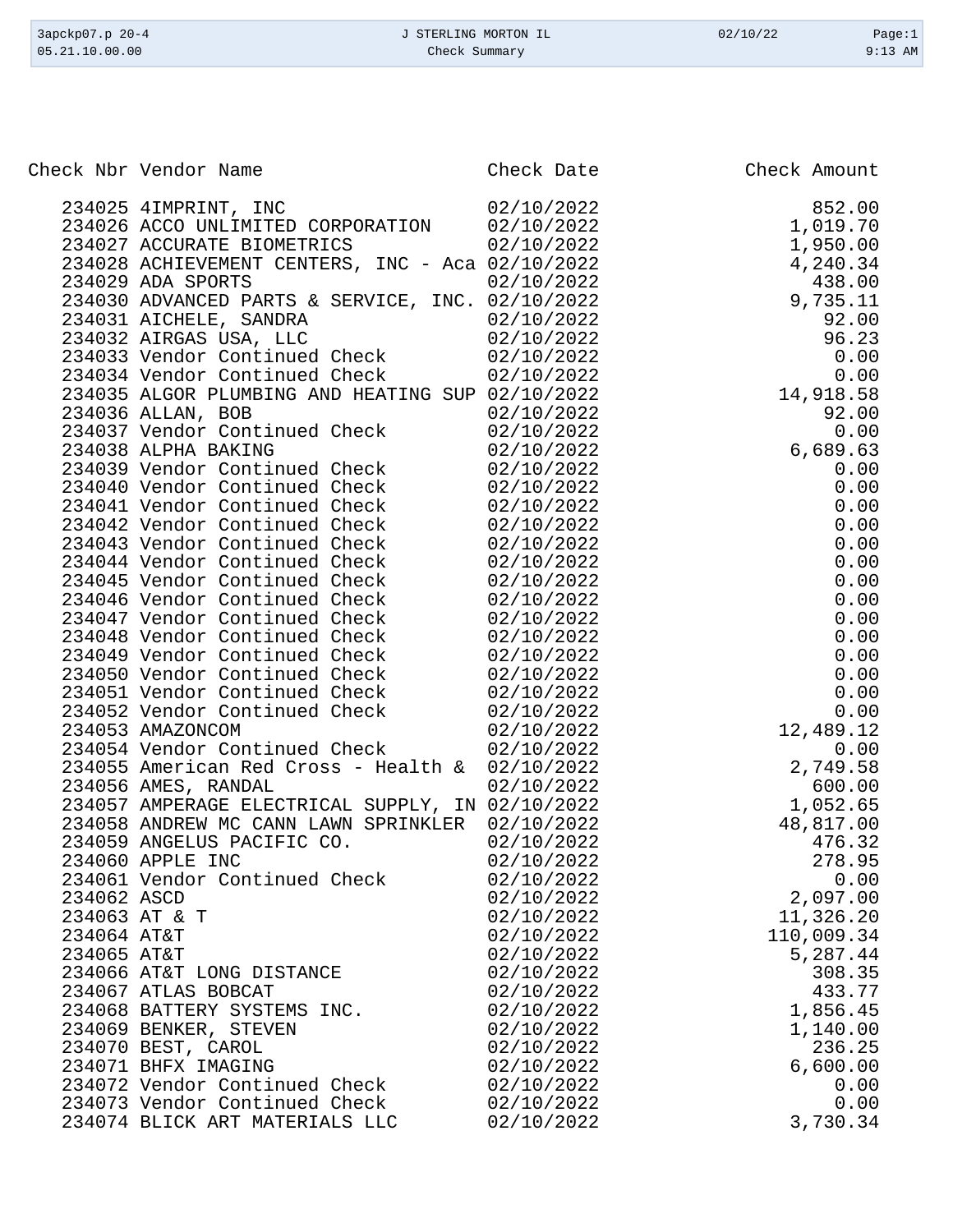| 3apckp07.p 20-4 | J STERLING MORTON IL | 02/10/22 | Page:2    |
|-----------------|----------------------|----------|-----------|
| 05.21.10.00.00  | Check Summary        |          | $9:13$ AM |
|                 |                      |          |           |

Check Nbr Vendor Name **Check Date** Check Date Check Amount

| 234112 COLLINS, KENT                             | 02/10/2022 | 67.00     |
|--------------------------------------------------|------------|-----------|
| 234113 COM ED                                    | 02/10/2022 | 232.82    |
| 234114 Vendor Continued Check                    | 02/10/2022 | 0.00      |
| 234115 COM ED                                    | 02/10/2022 | 3,040.25  |
| 234116 COMCAST                                   | 02/10/2022 | 218.90    |
| 234117 COOK COUNTY, TREASURER                    | 02/10/2022 | 21,640.11 |
| 234118 COOPERATIVE ASSOCIATION FOR               | 02/10/2022 | 73,691.66 |
| 234119 COZZINI BROS.                             | 02/10/2022 | 131.00    |
|                                                  |            |           |
| 234120 CURRAN, ANTHONY                           | 02/10/2022 | 101.00    |
| 234121 DEL GALDO LAW GROUP LLC                   | 02/10/2022 | 4,900.00  |
| 234122 DELL MARKETING LP C/O DELL USA 02/10/2022 |            | 18,667.14 |
| 234123 DELMONICO, JANINE A                       | 02/10/2022 | 420.00    |
| 234124 DEMOULIN BROTHERS                         | 02/10/2022 | 3,249.35  |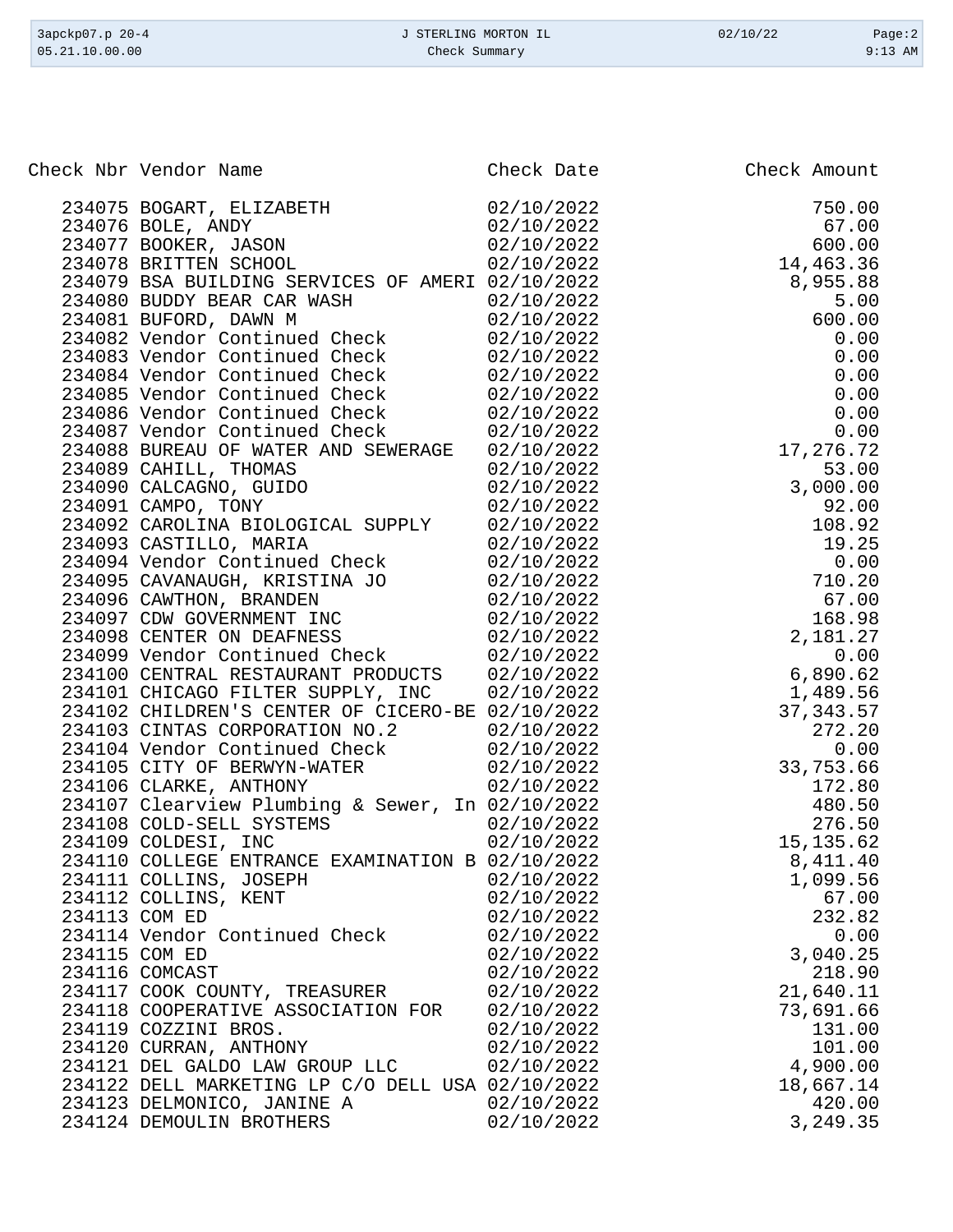| 3apckp07.p 20-4 | J STERLING MORTON IL | 02/10/22 | Page:3    |
|-----------------|----------------------|----------|-----------|
| 05.21.10.00.00  | Check Summary        |          | $9:13$ AM |

| Check Nbr Vendor Name                                                                                               | Check Date               | Check Amount                                                                                                                                                                                                                                                                                                     |
|---------------------------------------------------------------------------------------------------------------------|--------------------------|------------------------------------------------------------------------------------------------------------------------------------------------------------------------------------------------------------------------------------------------------------------------------------------------------------------|
| 234125 DIAMOND GRAPHICS, INC<br>234126 DOLBY, JOHN                                                                  | 02/10/2022<br>02/10/2022 | 13,786.00<br>53.00                                                                                                                                                                                                                                                                                               |
|                                                                                                                     | 02/10/2022               | 212.00                                                                                                                                                                                                                                                                                                           |
| 234126 DOLBY, JOHN<br>234127 DONEGAN, KEVIN<br>234128 EARNER, JIM<br>234129 EASY AUTOMATION<br>234130 EDPUZZLE, INC | 02/10/2022               | 109.00                                                                                                                                                                                                                                                                                                           |
|                                                                                                                     | 02/10/2022               | 10,500.00                                                                                                                                                                                                                                                                                                        |
|                                                                                                                     | 02/10/2022               |                                                                                                                                                                                                                                                                                                                  |
| 234131 EDQUIST, MATTHEW                                                                                             | 02/10/2022               |                                                                                                                                                                                                                                                                                                                  |
| 234131 EDQUIST, MAIIREW<br>234132 EDWARD DON & COMPANY                                                              | 02/10/2022               |                                                                                                                                                                                                                                                                                                                  |
|                                                                                                                     | 02/10/2022               |                                                                                                                                                                                                                                                                                                                  |
| 234134 ELECTRO-MEDICAL EQUIP. INC. 02/10/2022                                                                       |                          |                                                                                                                                                                                                                                                                                                                  |
| 234135 ELGIN HIGH SCHOOL                                                                                            | 02/10/2022               |                                                                                                                                                                                                                                                                                                                  |
| 234136 ELIM CHRISTIAN SCHOOL                                                                                        | 02/10/2022               |                                                                                                                                                                                                                                                                                                                  |
| 234137 Vendor Continued Check                                                                                       | 02/10/2022               | $10,500.00$<br>$1,600.00$<br>$600.00$<br>$1,435.49$<br>$1,295.00$<br>$2,995.00$<br>$100.00$<br>$28,454.40$<br>$0.00$<br>$0.00$<br>$0.00$<br>$0.00$<br>$0.00$<br>$0.00$<br>$0.00$<br>$0.00$<br>$0.00$<br>$0.00$                                                                                                   |
| 234138 Vendor Continued Check 02/10/2022                                                                            |                          |                                                                                                                                                                                                                                                                                                                  |
| 234139 Vendor Continued Check 02/10/2022                                                                            |                          |                                                                                                                                                                                                                                                                                                                  |
| 234140 Vendor Continued Check 02/10/2022                                                                            |                          |                                                                                                                                                                                                                                                                                                                  |
| 234141 ENGIE RESOURCES, LLC                                                                                         | 02/10/2022               |                                                                                                                                                                                                                                                                                                                  |
| 234142 FAMILY, CAREER AND COMMUNITY LE 02/10/2022                                                                   |                          | $\begin{array}{r} 2212.00 \\ 212.00 \\ 283.50 \\ 183.81 \\ 8,951.52 \end{array}$                                                                                                                                                                                                                                 |
| 234142 FAMILI, CARRIEL<br>234143 FASTENAL CO.                                                                       | 02/10/2022               |                                                                                                                                                                                                                                                                                                                  |
| 234144 FED EX                                                                                                       | 02/10/2022               |                                                                                                                                                                                                                                                                                                                  |
| 234145 FGM ARCHITECTS                                                                                               | 02/10/2022               |                                                                                                                                                                                                                                                                                                                  |
| 234146 Vendor Continued Check                                                                                       | 02/10/2022               |                                                                                                                                                                                                                                                                                                                  |
| 234147 FIRST BOOK                                                                                                   | 02/10/2022               |                                                                                                                                                                                                                                                                                                                  |
| 234148 Vendor Continued Check                                                                                       | 02/10/2022               |                                                                                                                                                                                                                                                                                                                  |
| 234149 Vendor Continued Check<br>234150 FIRST STUDENT INC                                                           | 02/10/2022               |                                                                                                                                                                                                                                                                                                                  |
|                                                                                                                     | 02/10/2022               |                                                                                                                                                                                                                                                                                                                  |
| 234151 FORDE, JOHN                                                                                                  | 02/10/2022               | $\begin{array}{cccc} & .2 & & & 4\, , 66\, \\ & .2 & & & 0\, . \cup \\ & J22 & & & 0\, .00 \\ & 2022 & & & 9\, , 177\, .96\, \\ & ./2022 & & & 99\, .7 \\ & .0/2022 & & & 1\, , 149\, \\ & ./10/2022 & & & 47\, , 71\, \\ & .2/10/2022 & & & 3\, \\ & ~ ^20/2022 & & & 3\, \\ & ~ ^2022 & & & & 3\, \end{array}$ |
| 234152 GEM ELECTRIC SUPPLY, INC                                                                                     | 02/10/2022               |                                                                                                                                                                                                                                                                                                                  |
| 234153 GIANT STEPS ILLINOIS INC                                                                                     | 02/10/2022               |                                                                                                                                                                                                                                                                                                                  |
| 234154 GLAZIK, PATRICK                                                                                              | 02/10/2022               |                                                                                                                                                                                                                                                                                                                  |
| 234155 GLENOAKS NORTH - THERAPEUTIC D 02/10/2022                                                                    |                          |                                                                                                                                                                                                                                                                                                                  |
| 234156 GOPHER                                                                                                       | 02/10/2022               |                                                                                                                                                                                                                                                                                                                  |
| 234157 Vendor Continued Check                                                                                       | 02/10/2022               |                                                                                                                                                                                                                                                                                                                  |
| 234158 Vendor Continued Check                                                                                       | 02/10/2022               |                                                                                                                                                                                                                                                                                                                  |
| 234159 Vendor Continued Check                                                                                       | 02/10/2022               |                                                                                                                                                                                                                                                                                                                  |
| 234160 Vendor Continued Check                                                                                       | 02/10/2022               |                                                                                                                                                                                                                                                                                                                  |
| 234161 Vendor Continued Check                                                                                       | 02/10/2022               | 0.00                                                                                                                                                                                                                                                                                                             |
| 234162 Vendor Continued Check                                                                                       | 02/10/2022               | 0.00                                                                                                                                                                                                                                                                                                             |
| 234163 GORDON FOOD SERVICE, INC.                                                                                    | 02/10/2022               | 85, 173.81                                                                                                                                                                                                                                                                                                       |
| 234164 Vendor Continued Check                                                                                       | 02/10/2022               | 0.00                                                                                                                                                                                                                                                                                                             |
| 234165 GRAINGER                                                                                                     | 02/10/2022               | 1,890.94                                                                                                                                                                                                                                                                                                         |
| 234166 Vendor Continued Check                                                                                       | 02/10/2022               | 0.00                                                                                                                                                                                                                                                                                                             |
| 234167 GRECO AND SONS INC                                                                                           | 02/10/2022               | 13,966.37                                                                                                                                                                                                                                                                                                        |
| 234168 GRONWICK, RYAN                                                                                               | 02/10/2022               | 1,200.00                                                                                                                                                                                                                                                                                                         |
| 234169 GUIDING LIGHT AUTISM ACADEMY                                                                                 | 02/10/2022               | 10,908.28                                                                                                                                                                                                                                                                                                        |
| 234170 HALL, DEMETRIUS M                                                                                            | 02/10/2022               | 73.39                                                                                                                                                                                                                                                                                                            |
| 234171 HALLETT & SON EXPERT MOVERS, I 02/10/2022                                                                    |                          | 1,700.00                                                                                                                                                                                                                                                                                                         |
| 234172 Vendor Continued Check                                                                                       | 02/10/2022               | 0.00                                                                                                                                                                                                                                                                                                             |
| 234173 HARTGROVE HOSPITAL                                                                                           | 02/10/2022               | 2,050.00                                                                                                                                                                                                                                                                                                         |
| 234174 HAYES MECHANICAL                                                                                             | 02/10/2022               | 63,845.87                                                                                                                                                                                                                                                                                                        |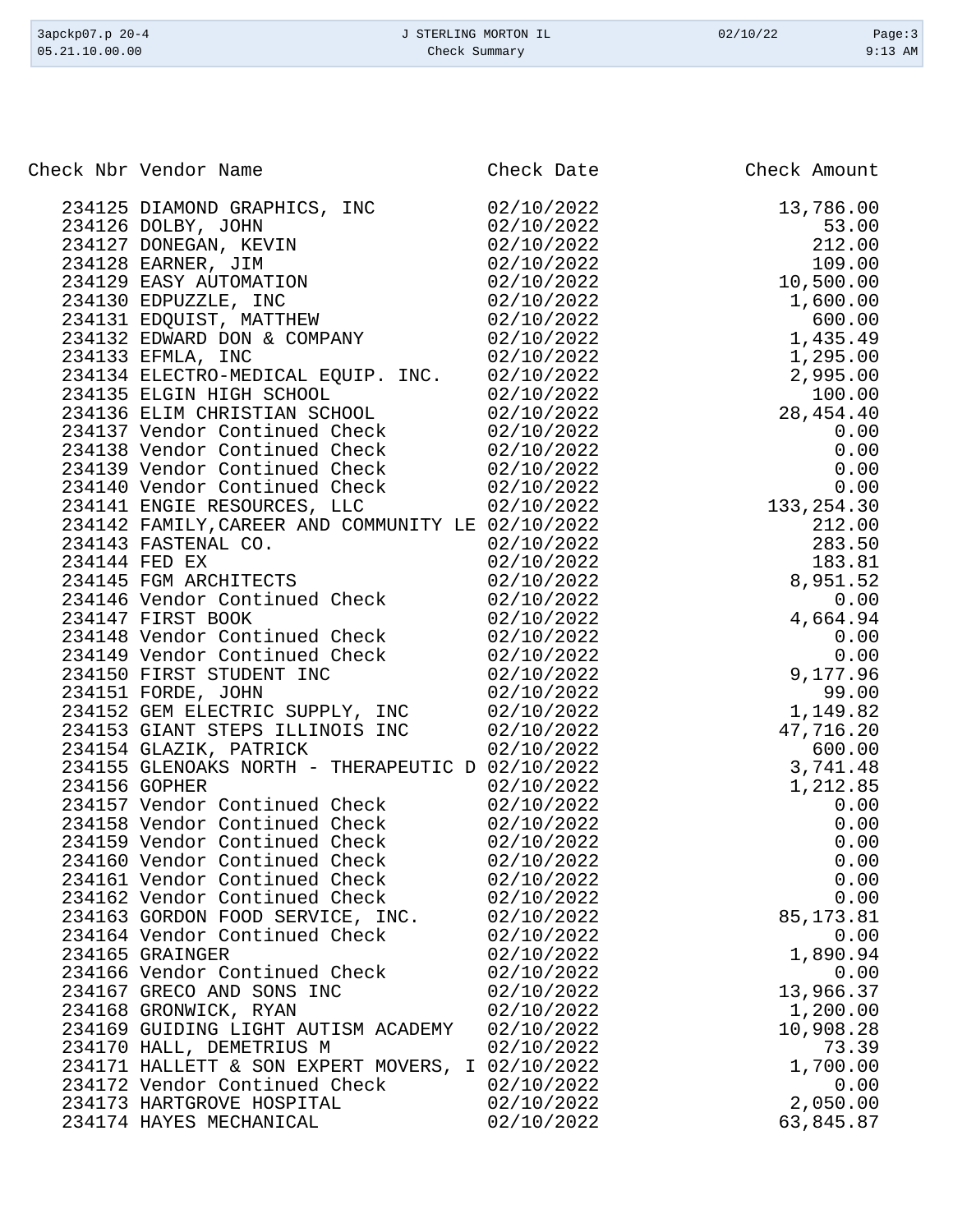| Check Nbr Vendor Name                                                                                                                                                           | Check Date               | Check Amount     |
|---------------------------------------------------------------------------------------------------------------------------------------------------------------------------------|--------------------------|------------------|
|                                                                                                                                                                                 |                          |                  |
| 234175 HEAT TRANSFER LABORATORIES, IN 02/10/2022                                                                                                                                |                          | 5, 157. 21       |
|                                                                                                                                                                                 |                          | 103.00           |
| 234176 HERNANDEZ, JANETH G $02/10/2022$<br>234177 HERRERA, JESSICA L $02/10/2022$<br>234178 HINSDALE SOUTH HIGH SCHOOL 02/10/2022                                               |                          | 442.25           |
|                                                                                                                                                                                 |                          | 150.00           |
| 234179 HOFFMAN ESTATES HIGH SCHOOL 02/10/2022                                                                                                                                   |                          | 300.00           |
| 234180 HOLIAN INSULATION COMPANY, INC 02/10/2022                                                                                                                                |                          | 1,450.00         |
| 234181 Vendor Continued Check 02/10/2022                                                                                                                                        |                          | 0.00             |
|                                                                                                                                                                                 |                          | 0.00             |
| 234182 Vendor Continued Check<br>234183 Vendor Continued Check<br>234184 Vendor Continued Check<br>234184 Vendor Continued Check<br>234185 Vendor Continued Check<br>22/10/2022 |                          | 0.00<br>0.00     |
|                                                                                                                                                                                 |                          | 0.00             |
| 234186 HOME DEPOT Dept. 32-2501460665 02/10/2022                                                                                                                                | 02/10/2022               | 4,571.58         |
|                                                                                                                                                                                 | 02/10/2022               | 408.71           |
|                                                                                                                                                                                 | 02/10/2022               | 151.00           |
| 234187 HOME DEPOT<br>234188 HONEYCUTT, BILL<br>234189 HOUSER, HAILEY                                                                                                            | 02/10/2022               | 254.00           |
| 234190 I MILLER PRECISION OPTICAL INS 02/10/2022                                                                                                                                |                          | 2,423.06         |
| 234191 ILLINOIS DEPARTMENT OF REVENUE 02/10/2022                                                                                                                                |                          | 314.00           |
| 234192 ILLINOIS STATE UNIVERSITY                                                                                                                                                | 02/10/2022               | 250.00           |
| 234193 ILLINOIS SCHOOL FOR THE DEAF                                                                                                                                             | 02/10/2022               | 117.50           |
| 234194 ILLINOIS OFF OF STATE FIRE MAR 02/10/2022                                                                                                                                |                          | 775.00           |
|                                                                                                                                                                                 | 02/10/2022               | 360.86           |
| 234195 INKSPIRE GRAPHIX, INC<br>234196 IZAGUIRRE, NORA                                                                                                                          | 02/10/2022               | 102.50           |
| 234197 JACOBEK, JUSTIN                                                                                                                                                          | 02/10/2022               | 200.00           |
|                                                                                                                                                                                 |                          | 110.12           |
| 23113, SACOBER, NANCY<br>234198 JACOBER, NANCY<br>234199 JARAMILLO, GRACIELA (2/10/2022)                                                                                        |                          | 200.00           |
| 234200 JIMENEZ, ANGELICA 02/10/2022                                                                                                                                             |                          | 179.97           |
| 234201 JIMENEZ, YESENIA                                                                                                                                                         | 02/10/2022               | 100.94           |
| 234202 JJ KELLER & ASSOCIATES 02/10/2022<br>234203 JOHNSON, ANITA 02/10/2022                                                                                                    |                          | 498.00           |
|                                                                                                                                                                                 | 02/10/2022               | 168.43           |
| 234204 JOHNSON, JUSTIN J.                                                                                                                                                       | 02/10/2022               | 46.00            |
| 234205 JOHNSON CONTROLS FIRE PROTECTI 02/10/2022                                                                                                                                |                          | 2,037.51         |
| 234206 JOSEPH ACADEMY IN DES PLAINES 02/10/2022                                                                                                                                 |                          | 16,565.31        |
| 234207 JOSTENS                                                                                                                                                                  | 02/10/2022               | 22.25            |
| 234208 JULIAN, MICHAEL                                                                                                                                                          | 02/10/2022               | 106.00           |
| 234209 Vendor Continued Check                                                                                                                                                   | 02/10/2022               | 0.00             |
| 234210 Vendor Continued Check                                                                                                                                                   | 02/10/2022               | 0.00             |
| 234211 KAGAN & GAINES MUSIC CO INC                                                                                                                                              | 02/10/2022               | 360.00           |
| 234212 KALKA, LORA BOEHNE                                                                                                                                                       | 02/10/2022               | 92.00            |
| 234213 KAMPER, JOE                                                                                                                                                              | 02/10/2022               | 92.00            |
| 234214 KELLY COLGAN, KATHLEEN                                                                                                                                                   | 02/10/2022               | 800.00           |
| 234215 KIEFER AQUATICS                                                                                                                                                          | 02/10/2022               | 842.00           |
| 234216 KNAPP, ROBERT                                                                                                                                                            | 02/10/2022               | 67.00            |
| 234217 KRUEGER INTERNATIONAL, INC                                                                                                                                               | 02/10/2022               | 65,737.24        |
| 234218 KUSTINAC, GREG                                                                                                                                                           | 02/10/2022<br>02/10/2022 | 92.00            |
| 234219 Vendor Continued Check<br>234220 LAKE-COOK DISTRIBUTORS INC                                                                                                              | 02/10/2022               | 0.00<br>9,203.48 |
| 234221 Vendor Continued Check                                                                                                                                                   | 02/10/2022               | 0.00             |
| 234222 Vendor Continued Check                                                                                                                                                   | 02/10/2022               | 0.00             |
| 234223 Vendor Continued Check                                                                                                                                                   | 02/10/2022               | 0.00             |
| 234224 Vendor Continued Check                                                                                                                                                   | 02/10/2022               | 0.00             |
|                                                                                                                                                                                 |                          |                  |

3apckp07.p 20-4 <br>
3apckp07.p 20-4 <br>
33 AM
33 Deck Summary Check Summary 19:13 AM
33 Deck Summary Check Summary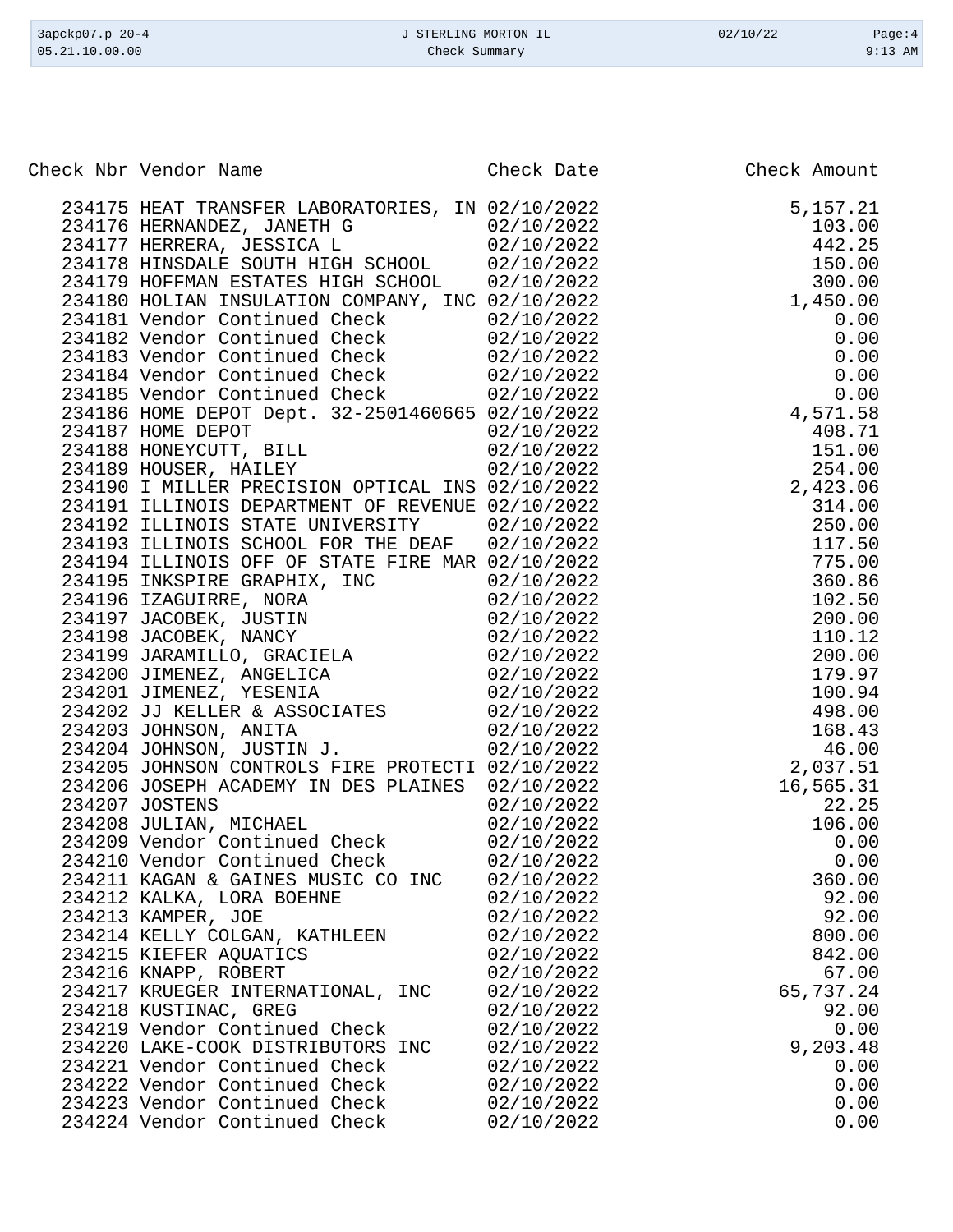| Check Nbr Vendor Name<br>Check Date<br>Check Amount<br>234225 Vendor Continued Check 02/10/2022<br>0.00<br>$0.00$<br>0.00<br>0.00<br>547,807.97<br>234226 Vendor Continued Check 02/10/2022<br>234227 Vendor Continued Check 02/10/2022<br>234228 LAKEVIEW BUS LINES, INC<br>02/10/2022<br>$2,485.00$<br>1,078.88<br>46.00<br>29.89<br>21,909.00<br>234229 LANGUAGE TESTING INTERNATIONAL 02/10/2022<br>234230 LEGEL-CARMODY, LYNDSAY<br>02/10/2022<br>234231 LIHOSIT, DOUGLAS<br>02/10/2022<br>234232 LOPEZ, DENISE<br>02/10/2022<br>234233 LOWERY MC DONNELL 02/10/2022<br>02/10/2022<br>234234 LUNDEEN, EDNA<br>92.00<br>234235 MARTINEZ, DIANA 02/10/2022<br>600.00<br>234236 MASSON, SILVIA<br>02/10/2022<br>153.65<br>234237 MC CLOUD SERVICES 02/10/2022<br>175.50<br>234238 MCDOWELL, NICOLE D 02/10/2022<br>134.97<br>02/10/2022<br>234239 McGINNIS, JOHN<br>$53.00$<br>$455.02$<br>234240 MCMAHON, JOSH<br>02/10/2022<br>234241 MEDCO SUPPLY COMPANY 02/10/2022<br>135.84<br>19,934.40<br>234242 MENTA ACADEMY HILLSIDE 02/10/2022<br>234243 MENTA ACADEMY OAK PARK 02/10/2022<br>6,474.88<br>234244 MENTA ACADEMY MIDWAY<br>02/10/2022<br>19,597.43<br>$145.00$<br>$113.00$<br>$110.32$<br>$1,999.00$<br>234245 MERCER CONSUMER<br>02/10/2022<br>234246 MESTEMAKER, BARRY<br>02/10/2022<br>234247 MEZA GONZALEZ, ANGELICA<br>02/10/2022<br>234248 MICROSOFT CORPORATION- PROFESS 02/10/2022<br>234249 MICROSOFT CORPORATION<br>02/10/2022<br>76,961.46<br>234250 MIDWEST TIME RECORDER 02/10/2022<br>125.00<br>234251 MIDWEST PAPER RETRIEVER 02/10/2022<br>356.48<br>5,200.00<br>234252 MILLER COOPER & CO., LTD 02/10/2022<br>234253 MOLINA, BEATRICE<br>02/10/2022<br>48.81<br>234254 MORANO, CINDY<br>02/10/2022<br>92.00<br>234255 Morton Activity Account<br>02/10/2022<br>60.00<br>234256 Vendor Continued Check<br>02/10/2022<br>0.00<br>234257 MORTON HS IMPREST FUND<br>1,346.20<br>02/10/2022<br>9,276.38<br>234258 MULLER-PINEHURST DAIRY INC<br>02/10/2022<br>234259 MULLEN, WENDY<br>02/10/2022<br>74.90<br>234260 MURPHY, PAT<br>120.00<br>02/10/2022<br>234261 MURPHY, STEVE<br>92.00<br>02/10/2022<br>234262 NAVARRO, AMELIA<br>02/10/2022<br>148.47<br>234263 NEGOSKI, PETER<br>99.00<br>02/10/2022<br>42,116.00<br>234264 NEW HORIZON CENTER FOR THE<br>02/10/2022<br>234265 NEXT DAY PLUS<br>02/10/2022<br>881.57<br>234266 NICOR GAS<br>3,585.66<br>02/10/2022<br>234267 NOONAN, CARA K<br>02/10/2022<br>600.00<br>234268 NORDEN, FRED<br>02/10/2022<br>106.00<br>234269 NUMOTION<br>3,420.00<br>02/10/2022<br>234270 O'NEIL, ANNEMARIE<br>02/10/2022<br>78.99<br>234271 Vendor Continued Check<br>02/10/2022<br>0.00<br>234272 Vendor Continued Check<br>02/10/2022<br>0.00<br>234273 Vendor Continued Check<br>0.00<br>02/10/2022<br>234274 Vendor Continued Check<br>0.00<br>02/10/2022 |  |  |
|----------------------------------------------------------------------------------------------------------------------------------------------------------------------------------------------------------------------------------------------------------------------------------------------------------------------------------------------------------------------------------------------------------------------------------------------------------------------------------------------------------------------------------------------------------------------------------------------------------------------------------------------------------------------------------------------------------------------------------------------------------------------------------------------------------------------------------------------------------------------------------------------------------------------------------------------------------------------------------------------------------------------------------------------------------------------------------------------------------------------------------------------------------------------------------------------------------------------------------------------------------------------------------------------------------------------------------------------------------------------------------------------------------------------------------------------------------------------------------------------------------------------------------------------------------------------------------------------------------------------------------------------------------------------------------------------------------------------------------------------------------------------------------------------------------------------------------------------------------------------------------------------------------------------------------------------------------------------------------------------------------------------------------------------------------------------------------------------------------------------------------------------------------------------------------------------------------------------------------------------------------------------------------------------------------------------------------------------------------------------------------------------------------------------------------------------------------------------------------------------------------------------------------------------------------------------------------------------------------------------------------------------------------------------------------------------------------------------------------------------------------------------------------------------------------------------------|--|--|
|                                                                                                                                                                                                                                                                                                                                                                                                                                                                                                                                                                                                                                                                                                                                                                                                                                                                                                                                                                                                                                                                                                                                                                                                                                                                                                                                                                                                                                                                                                                                                                                                                                                                                                                                                                                                                                                                                                                                                                                                                                                                                                                                                                                                                                                                                                                                                                                                                                                                                                                                                                                                                                                                                                                                                                                                                            |  |  |
|                                                                                                                                                                                                                                                                                                                                                                                                                                                                                                                                                                                                                                                                                                                                                                                                                                                                                                                                                                                                                                                                                                                                                                                                                                                                                                                                                                                                                                                                                                                                                                                                                                                                                                                                                                                                                                                                                                                                                                                                                                                                                                                                                                                                                                                                                                                                                                                                                                                                                                                                                                                                                                                                                                                                                                                                                            |  |  |
|                                                                                                                                                                                                                                                                                                                                                                                                                                                                                                                                                                                                                                                                                                                                                                                                                                                                                                                                                                                                                                                                                                                                                                                                                                                                                                                                                                                                                                                                                                                                                                                                                                                                                                                                                                                                                                                                                                                                                                                                                                                                                                                                                                                                                                                                                                                                                                                                                                                                                                                                                                                                                                                                                                                                                                                                                            |  |  |
|                                                                                                                                                                                                                                                                                                                                                                                                                                                                                                                                                                                                                                                                                                                                                                                                                                                                                                                                                                                                                                                                                                                                                                                                                                                                                                                                                                                                                                                                                                                                                                                                                                                                                                                                                                                                                                                                                                                                                                                                                                                                                                                                                                                                                                                                                                                                                                                                                                                                                                                                                                                                                                                                                                                                                                                                                            |  |  |
|                                                                                                                                                                                                                                                                                                                                                                                                                                                                                                                                                                                                                                                                                                                                                                                                                                                                                                                                                                                                                                                                                                                                                                                                                                                                                                                                                                                                                                                                                                                                                                                                                                                                                                                                                                                                                                                                                                                                                                                                                                                                                                                                                                                                                                                                                                                                                                                                                                                                                                                                                                                                                                                                                                                                                                                                                            |  |  |
|                                                                                                                                                                                                                                                                                                                                                                                                                                                                                                                                                                                                                                                                                                                                                                                                                                                                                                                                                                                                                                                                                                                                                                                                                                                                                                                                                                                                                                                                                                                                                                                                                                                                                                                                                                                                                                                                                                                                                                                                                                                                                                                                                                                                                                                                                                                                                                                                                                                                                                                                                                                                                                                                                                                                                                                                                            |  |  |
|                                                                                                                                                                                                                                                                                                                                                                                                                                                                                                                                                                                                                                                                                                                                                                                                                                                                                                                                                                                                                                                                                                                                                                                                                                                                                                                                                                                                                                                                                                                                                                                                                                                                                                                                                                                                                                                                                                                                                                                                                                                                                                                                                                                                                                                                                                                                                                                                                                                                                                                                                                                                                                                                                                                                                                                                                            |  |  |
|                                                                                                                                                                                                                                                                                                                                                                                                                                                                                                                                                                                                                                                                                                                                                                                                                                                                                                                                                                                                                                                                                                                                                                                                                                                                                                                                                                                                                                                                                                                                                                                                                                                                                                                                                                                                                                                                                                                                                                                                                                                                                                                                                                                                                                                                                                                                                                                                                                                                                                                                                                                                                                                                                                                                                                                                                            |  |  |
|                                                                                                                                                                                                                                                                                                                                                                                                                                                                                                                                                                                                                                                                                                                                                                                                                                                                                                                                                                                                                                                                                                                                                                                                                                                                                                                                                                                                                                                                                                                                                                                                                                                                                                                                                                                                                                                                                                                                                                                                                                                                                                                                                                                                                                                                                                                                                                                                                                                                                                                                                                                                                                                                                                                                                                                                                            |  |  |
|                                                                                                                                                                                                                                                                                                                                                                                                                                                                                                                                                                                                                                                                                                                                                                                                                                                                                                                                                                                                                                                                                                                                                                                                                                                                                                                                                                                                                                                                                                                                                                                                                                                                                                                                                                                                                                                                                                                                                                                                                                                                                                                                                                                                                                                                                                                                                                                                                                                                                                                                                                                                                                                                                                                                                                                                                            |  |  |
|                                                                                                                                                                                                                                                                                                                                                                                                                                                                                                                                                                                                                                                                                                                                                                                                                                                                                                                                                                                                                                                                                                                                                                                                                                                                                                                                                                                                                                                                                                                                                                                                                                                                                                                                                                                                                                                                                                                                                                                                                                                                                                                                                                                                                                                                                                                                                                                                                                                                                                                                                                                                                                                                                                                                                                                                                            |  |  |
|                                                                                                                                                                                                                                                                                                                                                                                                                                                                                                                                                                                                                                                                                                                                                                                                                                                                                                                                                                                                                                                                                                                                                                                                                                                                                                                                                                                                                                                                                                                                                                                                                                                                                                                                                                                                                                                                                                                                                                                                                                                                                                                                                                                                                                                                                                                                                                                                                                                                                                                                                                                                                                                                                                                                                                                                                            |  |  |
|                                                                                                                                                                                                                                                                                                                                                                                                                                                                                                                                                                                                                                                                                                                                                                                                                                                                                                                                                                                                                                                                                                                                                                                                                                                                                                                                                                                                                                                                                                                                                                                                                                                                                                                                                                                                                                                                                                                                                                                                                                                                                                                                                                                                                                                                                                                                                                                                                                                                                                                                                                                                                                                                                                                                                                                                                            |  |  |
|                                                                                                                                                                                                                                                                                                                                                                                                                                                                                                                                                                                                                                                                                                                                                                                                                                                                                                                                                                                                                                                                                                                                                                                                                                                                                                                                                                                                                                                                                                                                                                                                                                                                                                                                                                                                                                                                                                                                                                                                                                                                                                                                                                                                                                                                                                                                                                                                                                                                                                                                                                                                                                                                                                                                                                                                                            |  |  |
|                                                                                                                                                                                                                                                                                                                                                                                                                                                                                                                                                                                                                                                                                                                                                                                                                                                                                                                                                                                                                                                                                                                                                                                                                                                                                                                                                                                                                                                                                                                                                                                                                                                                                                                                                                                                                                                                                                                                                                                                                                                                                                                                                                                                                                                                                                                                                                                                                                                                                                                                                                                                                                                                                                                                                                                                                            |  |  |
|                                                                                                                                                                                                                                                                                                                                                                                                                                                                                                                                                                                                                                                                                                                                                                                                                                                                                                                                                                                                                                                                                                                                                                                                                                                                                                                                                                                                                                                                                                                                                                                                                                                                                                                                                                                                                                                                                                                                                                                                                                                                                                                                                                                                                                                                                                                                                                                                                                                                                                                                                                                                                                                                                                                                                                                                                            |  |  |
|                                                                                                                                                                                                                                                                                                                                                                                                                                                                                                                                                                                                                                                                                                                                                                                                                                                                                                                                                                                                                                                                                                                                                                                                                                                                                                                                                                                                                                                                                                                                                                                                                                                                                                                                                                                                                                                                                                                                                                                                                                                                                                                                                                                                                                                                                                                                                                                                                                                                                                                                                                                                                                                                                                                                                                                                                            |  |  |
|                                                                                                                                                                                                                                                                                                                                                                                                                                                                                                                                                                                                                                                                                                                                                                                                                                                                                                                                                                                                                                                                                                                                                                                                                                                                                                                                                                                                                                                                                                                                                                                                                                                                                                                                                                                                                                                                                                                                                                                                                                                                                                                                                                                                                                                                                                                                                                                                                                                                                                                                                                                                                                                                                                                                                                                                                            |  |  |
|                                                                                                                                                                                                                                                                                                                                                                                                                                                                                                                                                                                                                                                                                                                                                                                                                                                                                                                                                                                                                                                                                                                                                                                                                                                                                                                                                                                                                                                                                                                                                                                                                                                                                                                                                                                                                                                                                                                                                                                                                                                                                                                                                                                                                                                                                                                                                                                                                                                                                                                                                                                                                                                                                                                                                                                                                            |  |  |
|                                                                                                                                                                                                                                                                                                                                                                                                                                                                                                                                                                                                                                                                                                                                                                                                                                                                                                                                                                                                                                                                                                                                                                                                                                                                                                                                                                                                                                                                                                                                                                                                                                                                                                                                                                                                                                                                                                                                                                                                                                                                                                                                                                                                                                                                                                                                                                                                                                                                                                                                                                                                                                                                                                                                                                                                                            |  |  |
|                                                                                                                                                                                                                                                                                                                                                                                                                                                                                                                                                                                                                                                                                                                                                                                                                                                                                                                                                                                                                                                                                                                                                                                                                                                                                                                                                                                                                                                                                                                                                                                                                                                                                                                                                                                                                                                                                                                                                                                                                                                                                                                                                                                                                                                                                                                                                                                                                                                                                                                                                                                                                                                                                                                                                                                                                            |  |  |
|                                                                                                                                                                                                                                                                                                                                                                                                                                                                                                                                                                                                                                                                                                                                                                                                                                                                                                                                                                                                                                                                                                                                                                                                                                                                                                                                                                                                                                                                                                                                                                                                                                                                                                                                                                                                                                                                                                                                                                                                                                                                                                                                                                                                                                                                                                                                                                                                                                                                                                                                                                                                                                                                                                                                                                                                                            |  |  |
|                                                                                                                                                                                                                                                                                                                                                                                                                                                                                                                                                                                                                                                                                                                                                                                                                                                                                                                                                                                                                                                                                                                                                                                                                                                                                                                                                                                                                                                                                                                                                                                                                                                                                                                                                                                                                                                                                                                                                                                                                                                                                                                                                                                                                                                                                                                                                                                                                                                                                                                                                                                                                                                                                                                                                                                                                            |  |  |
|                                                                                                                                                                                                                                                                                                                                                                                                                                                                                                                                                                                                                                                                                                                                                                                                                                                                                                                                                                                                                                                                                                                                                                                                                                                                                                                                                                                                                                                                                                                                                                                                                                                                                                                                                                                                                                                                                                                                                                                                                                                                                                                                                                                                                                                                                                                                                                                                                                                                                                                                                                                                                                                                                                                                                                                                                            |  |  |
|                                                                                                                                                                                                                                                                                                                                                                                                                                                                                                                                                                                                                                                                                                                                                                                                                                                                                                                                                                                                                                                                                                                                                                                                                                                                                                                                                                                                                                                                                                                                                                                                                                                                                                                                                                                                                                                                                                                                                                                                                                                                                                                                                                                                                                                                                                                                                                                                                                                                                                                                                                                                                                                                                                                                                                                                                            |  |  |
|                                                                                                                                                                                                                                                                                                                                                                                                                                                                                                                                                                                                                                                                                                                                                                                                                                                                                                                                                                                                                                                                                                                                                                                                                                                                                                                                                                                                                                                                                                                                                                                                                                                                                                                                                                                                                                                                                                                                                                                                                                                                                                                                                                                                                                                                                                                                                                                                                                                                                                                                                                                                                                                                                                                                                                                                                            |  |  |
|                                                                                                                                                                                                                                                                                                                                                                                                                                                                                                                                                                                                                                                                                                                                                                                                                                                                                                                                                                                                                                                                                                                                                                                                                                                                                                                                                                                                                                                                                                                                                                                                                                                                                                                                                                                                                                                                                                                                                                                                                                                                                                                                                                                                                                                                                                                                                                                                                                                                                                                                                                                                                                                                                                                                                                                                                            |  |  |
|                                                                                                                                                                                                                                                                                                                                                                                                                                                                                                                                                                                                                                                                                                                                                                                                                                                                                                                                                                                                                                                                                                                                                                                                                                                                                                                                                                                                                                                                                                                                                                                                                                                                                                                                                                                                                                                                                                                                                                                                                                                                                                                                                                                                                                                                                                                                                                                                                                                                                                                                                                                                                                                                                                                                                                                                                            |  |  |
|                                                                                                                                                                                                                                                                                                                                                                                                                                                                                                                                                                                                                                                                                                                                                                                                                                                                                                                                                                                                                                                                                                                                                                                                                                                                                                                                                                                                                                                                                                                                                                                                                                                                                                                                                                                                                                                                                                                                                                                                                                                                                                                                                                                                                                                                                                                                                                                                                                                                                                                                                                                                                                                                                                                                                                                                                            |  |  |
|                                                                                                                                                                                                                                                                                                                                                                                                                                                                                                                                                                                                                                                                                                                                                                                                                                                                                                                                                                                                                                                                                                                                                                                                                                                                                                                                                                                                                                                                                                                                                                                                                                                                                                                                                                                                                                                                                                                                                                                                                                                                                                                                                                                                                                                                                                                                                                                                                                                                                                                                                                                                                                                                                                                                                                                                                            |  |  |
|                                                                                                                                                                                                                                                                                                                                                                                                                                                                                                                                                                                                                                                                                                                                                                                                                                                                                                                                                                                                                                                                                                                                                                                                                                                                                                                                                                                                                                                                                                                                                                                                                                                                                                                                                                                                                                                                                                                                                                                                                                                                                                                                                                                                                                                                                                                                                                                                                                                                                                                                                                                                                                                                                                                                                                                                                            |  |  |
|                                                                                                                                                                                                                                                                                                                                                                                                                                                                                                                                                                                                                                                                                                                                                                                                                                                                                                                                                                                                                                                                                                                                                                                                                                                                                                                                                                                                                                                                                                                                                                                                                                                                                                                                                                                                                                                                                                                                                                                                                                                                                                                                                                                                                                                                                                                                                                                                                                                                                                                                                                                                                                                                                                                                                                                                                            |  |  |
|                                                                                                                                                                                                                                                                                                                                                                                                                                                                                                                                                                                                                                                                                                                                                                                                                                                                                                                                                                                                                                                                                                                                                                                                                                                                                                                                                                                                                                                                                                                                                                                                                                                                                                                                                                                                                                                                                                                                                                                                                                                                                                                                                                                                                                                                                                                                                                                                                                                                                                                                                                                                                                                                                                                                                                                                                            |  |  |
|                                                                                                                                                                                                                                                                                                                                                                                                                                                                                                                                                                                                                                                                                                                                                                                                                                                                                                                                                                                                                                                                                                                                                                                                                                                                                                                                                                                                                                                                                                                                                                                                                                                                                                                                                                                                                                                                                                                                                                                                                                                                                                                                                                                                                                                                                                                                                                                                                                                                                                                                                                                                                                                                                                                                                                                                                            |  |  |
|                                                                                                                                                                                                                                                                                                                                                                                                                                                                                                                                                                                                                                                                                                                                                                                                                                                                                                                                                                                                                                                                                                                                                                                                                                                                                                                                                                                                                                                                                                                                                                                                                                                                                                                                                                                                                                                                                                                                                                                                                                                                                                                                                                                                                                                                                                                                                                                                                                                                                                                                                                                                                                                                                                                                                                                                                            |  |  |
|                                                                                                                                                                                                                                                                                                                                                                                                                                                                                                                                                                                                                                                                                                                                                                                                                                                                                                                                                                                                                                                                                                                                                                                                                                                                                                                                                                                                                                                                                                                                                                                                                                                                                                                                                                                                                                                                                                                                                                                                                                                                                                                                                                                                                                                                                                                                                                                                                                                                                                                                                                                                                                                                                                                                                                                                                            |  |  |
|                                                                                                                                                                                                                                                                                                                                                                                                                                                                                                                                                                                                                                                                                                                                                                                                                                                                                                                                                                                                                                                                                                                                                                                                                                                                                                                                                                                                                                                                                                                                                                                                                                                                                                                                                                                                                                                                                                                                                                                                                                                                                                                                                                                                                                                                                                                                                                                                                                                                                                                                                                                                                                                                                                                                                                                                                            |  |  |
|                                                                                                                                                                                                                                                                                                                                                                                                                                                                                                                                                                                                                                                                                                                                                                                                                                                                                                                                                                                                                                                                                                                                                                                                                                                                                                                                                                                                                                                                                                                                                                                                                                                                                                                                                                                                                                                                                                                                                                                                                                                                                                                                                                                                                                                                                                                                                                                                                                                                                                                                                                                                                                                                                                                                                                                                                            |  |  |
|                                                                                                                                                                                                                                                                                                                                                                                                                                                                                                                                                                                                                                                                                                                                                                                                                                                                                                                                                                                                                                                                                                                                                                                                                                                                                                                                                                                                                                                                                                                                                                                                                                                                                                                                                                                                                                                                                                                                                                                                                                                                                                                                                                                                                                                                                                                                                                                                                                                                                                                                                                                                                                                                                                                                                                                                                            |  |  |
|                                                                                                                                                                                                                                                                                                                                                                                                                                                                                                                                                                                                                                                                                                                                                                                                                                                                                                                                                                                                                                                                                                                                                                                                                                                                                                                                                                                                                                                                                                                                                                                                                                                                                                                                                                                                                                                                                                                                                                                                                                                                                                                                                                                                                                                                                                                                                                                                                                                                                                                                                                                                                                                                                                                                                                                                                            |  |  |
|                                                                                                                                                                                                                                                                                                                                                                                                                                                                                                                                                                                                                                                                                                                                                                                                                                                                                                                                                                                                                                                                                                                                                                                                                                                                                                                                                                                                                                                                                                                                                                                                                                                                                                                                                                                                                                                                                                                                                                                                                                                                                                                                                                                                                                                                                                                                                                                                                                                                                                                                                                                                                                                                                                                                                                                                                            |  |  |
|                                                                                                                                                                                                                                                                                                                                                                                                                                                                                                                                                                                                                                                                                                                                                                                                                                                                                                                                                                                                                                                                                                                                                                                                                                                                                                                                                                                                                                                                                                                                                                                                                                                                                                                                                                                                                                                                                                                                                                                                                                                                                                                                                                                                                                                                                                                                                                                                                                                                                                                                                                                                                                                                                                                                                                                                                            |  |  |
|                                                                                                                                                                                                                                                                                                                                                                                                                                                                                                                                                                                                                                                                                                                                                                                                                                                                                                                                                                                                                                                                                                                                                                                                                                                                                                                                                                                                                                                                                                                                                                                                                                                                                                                                                                                                                                                                                                                                                                                                                                                                                                                                                                                                                                                                                                                                                                                                                                                                                                                                                                                                                                                                                                                                                                                                                            |  |  |
|                                                                                                                                                                                                                                                                                                                                                                                                                                                                                                                                                                                                                                                                                                                                                                                                                                                                                                                                                                                                                                                                                                                                                                                                                                                                                                                                                                                                                                                                                                                                                                                                                                                                                                                                                                                                                                                                                                                                                                                                                                                                                                                                                                                                                                                                                                                                                                                                                                                                                                                                                                                                                                                                                                                                                                                                                            |  |  |
|                                                                                                                                                                                                                                                                                                                                                                                                                                                                                                                                                                                                                                                                                                                                                                                                                                                                                                                                                                                                                                                                                                                                                                                                                                                                                                                                                                                                                                                                                                                                                                                                                                                                                                                                                                                                                                                                                                                                                                                                                                                                                                                                                                                                                                                                                                                                                                                                                                                                                                                                                                                                                                                                                                                                                                                                                            |  |  |
|                                                                                                                                                                                                                                                                                                                                                                                                                                                                                                                                                                                                                                                                                                                                                                                                                                                                                                                                                                                                                                                                                                                                                                                                                                                                                                                                                                                                                                                                                                                                                                                                                                                                                                                                                                                                                                                                                                                                                                                                                                                                                                                                                                                                                                                                                                                                                                                                                                                                                                                                                                                                                                                                                                                                                                                                                            |  |  |
|                                                                                                                                                                                                                                                                                                                                                                                                                                                                                                                                                                                                                                                                                                                                                                                                                                                                                                                                                                                                                                                                                                                                                                                                                                                                                                                                                                                                                                                                                                                                                                                                                                                                                                                                                                                                                                                                                                                                                                                                                                                                                                                                                                                                                                                                                                                                                                                                                                                                                                                                                                                                                                                                                                                                                                                                                            |  |  |
|                                                                                                                                                                                                                                                                                                                                                                                                                                                                                                                                                                                                                                                                                                                                                                                                                                                                                                                                                                                                                                                                                                                                                                                                                                                                                                                                                                                                                                                                                                                                                                                                                                                                                                                                                                                                                                                                                                                                                                                                                                                                                                                                                                                                                                                                                                                                                                                                                                                                                                                                                                                                                                                                                                                                                                                                                            |  |  |
|                                                                                                                                                                                                                                                                                                                                                                                                                                                                                                                                                                                                                                                                                                                                                                                                                                                                                                                                                                                                                                                                                                                                                                                                                                                                                                                                                                                                                                                                                                                                                                                                                                                                                                                                                                                                                                                                                                                                                                                                                                                                                                                                                                                                                                                                                                                                                                                                                                                                                                                                                                                                                                                                                                                                                                                                                            |  |  |

3apckp07.p 20-4 <br>
33.3 apckp07.p 20-4 <br>
33.3 apckp07.p 20-4 <br>
33.3 apckp07.p 20-4 <br>
33.3 apckp07.p 20-4 <br>
33.21.10.00.00 Check Summary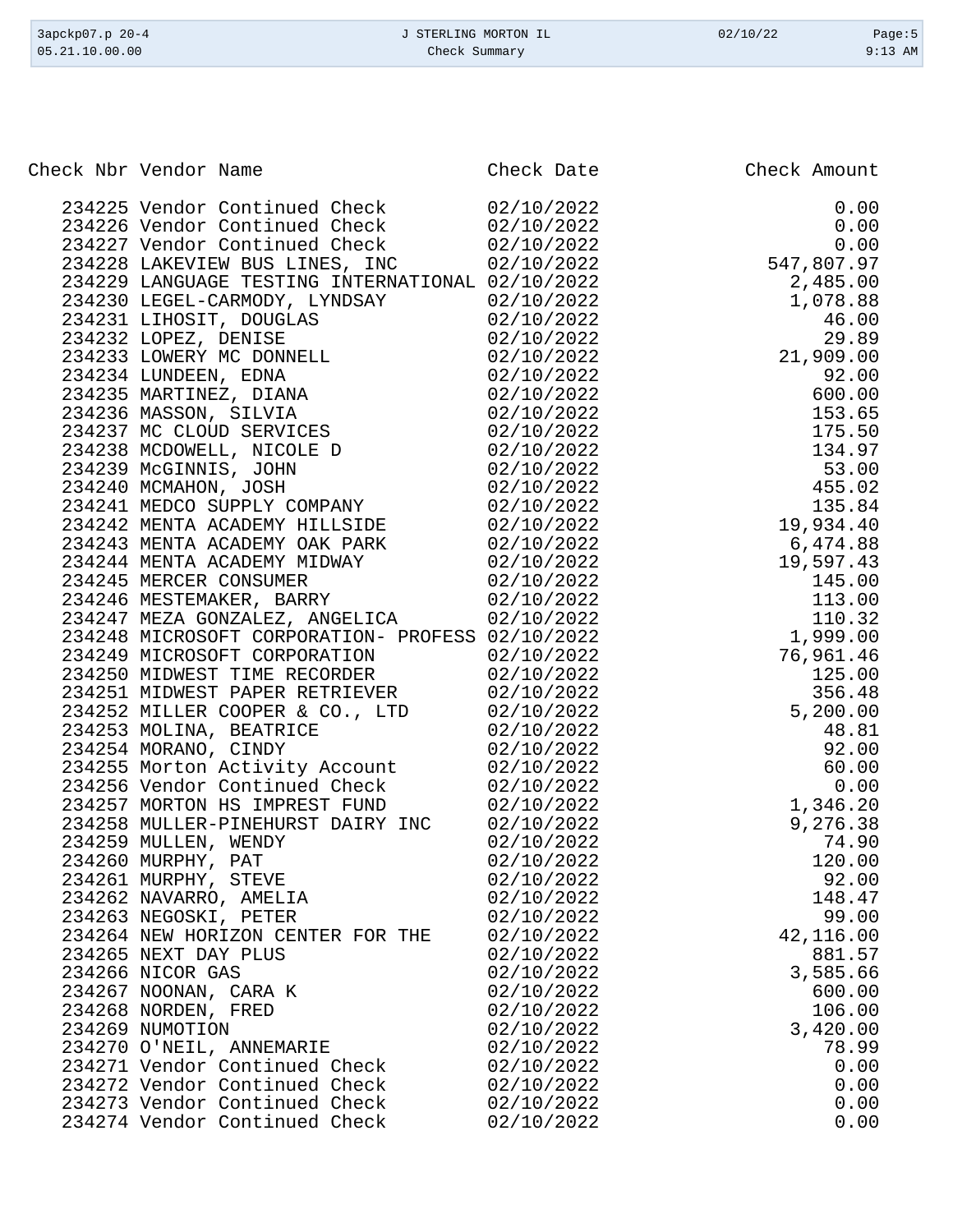| 3apckp07.p 20-4<br>05.21.10.00.00                | J STERLING MORTON IL<br>Check Summary | 02/10/22     | Page:6<br>$9:13$ AM |
|--------------------------------------------------|---------------------------------------|--------------|---------------------|
|                                                  |                                       |              |                     |
| Check Nbr Vendor Name                            | Check Date                            | Check Amount |                     |
| 234275 Vendor Continued Check                    | 02/10/2022                            |              | 0.00                |
| 234276 Vendor Continued Check                    | 02/10/2022                            |              | 0.00                |
| 234277 OFFICE DEPOT                              | 02/10/2022                            | 2,923.60     |                     |
| 234278 OLIVER, PAMELA                            | 02/10/2022                            |              | 134.00              |
| 234279 OSTAPCZUK, LYNN                           | 02/10/2022                            |              | 71.00               |
| 234280 P & M DISTRIBUTORS, INC                   | 02/10/2022                            | 4,135.00     |                     |
| 234281 PADILLA, SYLVIA                           | 02/10/2022                            |              | 56.95               |
| 234282 PAISANS PIZZA                             | 02/10/2022                            |              | 56.97               |
| 234283 Paper Tiger Document Solutions 02/10/2022 |                                       |              | 358.35              |
| 234284 PARAMO, JACQUILINE                        | 02/10/2022                            |              | 29.35               |
| 234285 PARTIDA, EDWARDO                          | 02/10/2022                            |              | 245.20              |
| 234286 PAULSON'S PAINT FOREST PARK 02/10/2022    |                                       |              | 368.71              |
| 234287 PEPSI-COLA                                | 02/10/2022                            |              | 922.39              |
| 234288 PEREZ, MARIA ALICIA                       | 02/10/2022                            |              | 200.00              |
| 234289 PITNEY BOWES GLOBAL FINANCIAL 02/10/2022  |                                       | 3,185.58     |                     |
| 234290 POPE, PAUL                                | 02/10/2022                            |              | 106.00              |
| 234291 PRASINO ENGINEERING LLC                   | 02/10/2022                            | 1,000.00     |                     |
| 234292 PREMIER MECHANICAL                        | 02/10/2022                            |              | 945.00              |
| 234293 PROGRESSIVE PEDIATRICS THERAPY 02/10/2022 |                                       |              | 187.50              |
| 234294 PUFPAF, JENNIFER                          | 02/10/2022                            |              | 153.00              |
| 234295 QUEST FOOD MANAGEMENT SERVICES 02/10/2022 |                                       | 25,697.00    |                     |
| 234296 QUILL CORPORATION                         | 02/10/2022                            |              | 117.29              |
| 234297 RAMIREZ, JUANITA                          | 02/10/2022                            |              | 124.91              |
| 234298 RAMOS, BERENICE                           | 02/10/2022                            |              | 194.72              |
| 234299 RANDALL INDUSTRIES                        | 02/10/2022                            |              | 848.50              |
| 234300 REAGAN, AUSTIN C                          | 02/10/2022                            |              | 190.00              |
| 234301 REAVIS HIGH SCHOOL                        | 02/10/2022                            |              | 175.00              |
| 234302 RICHMOND ELECTRIC CO                      | 02/10/2022                            | 1,755.00     |                     |
| 234303 RIVEREDGE HOSPITAL                        | 02/10/2022                            | 1,300.00     |                     |
| 234304 ROCKFORD BOARD OF EDUCATION 02/10/2022    |                                       | 1,538.60     |                     |
| 234305 RODRIGUEZ, GERTRUDE                       | 02/10/2022                            |              | 164.96              |
| 234306 ROSAS, MARCELA                            | 02/10/2022                            |              | 175.41              |
| 234307 RUFF, KENDALL                             | 02/10/2022                            |              | 359.06              |
| 234308 SAM'S CLUB DIRECT                         | 02/10/2022                            |              | 420.86              |
| 234309 SANTA INES BAKERY                         | 02/10/2022                            |              | 280.00              |
| 234310 SCHLESINGER MACHINERY, INC 02/10/2022     |                                       |              | 500.00              |
| 234311 SCREENSCAPE NETWORKS, INC 02/10/2022      |                                       |              | 300.00              |
| 234312 SEAL OF ILLINOIS INC                      | 02/10/2022                            | 30,772.72    |                     |
| 234313 SEAL SOUTH INC                            | 02/10/2022                            | 3,879.40     |                     |
| 234314 SEMENSKE, ANNE                            | 02/10/2022                            |              | 222.18              |
| 234315 SERPICO, PATRICIA A                       | 02/10/2022                            |              | 34.80               |
| 234316 SERVICE TECH HEATING & COOLING 02/10/2022 |                                       | 6,145.34     |                     |
| 234317 SIGNCO, INC.                              | 02/10/2022                            | 10,603.50    |                     |
| 234318 SIMPSON, OBIE                             | 02/10/2022                            |              | 165.00              |
| 234319 SMART WITNESS USA, LLC                    | 02/10/2022                            |              | 450.00              |

234320 SOARING EAGLE ACADEMY  $02/10/2022$  8,405.41<br>234321 SOSA, REBECCA 02/10/2022 632.29

234322 SPECIAL EDUCATION SYSTEMS, INC 02/10/2022 11,056.73<br>234323 SPOTIFY USA INC. 02/10/2022 4,649.50 234323 SPOTIFY USA INC.<br>234324 SPRINT 02/10/2022 295.98

234319 SMART WITNESS USA, LLC 02/10/2022 450.00

234321 SOSA, REBECCA

234324 SPRINT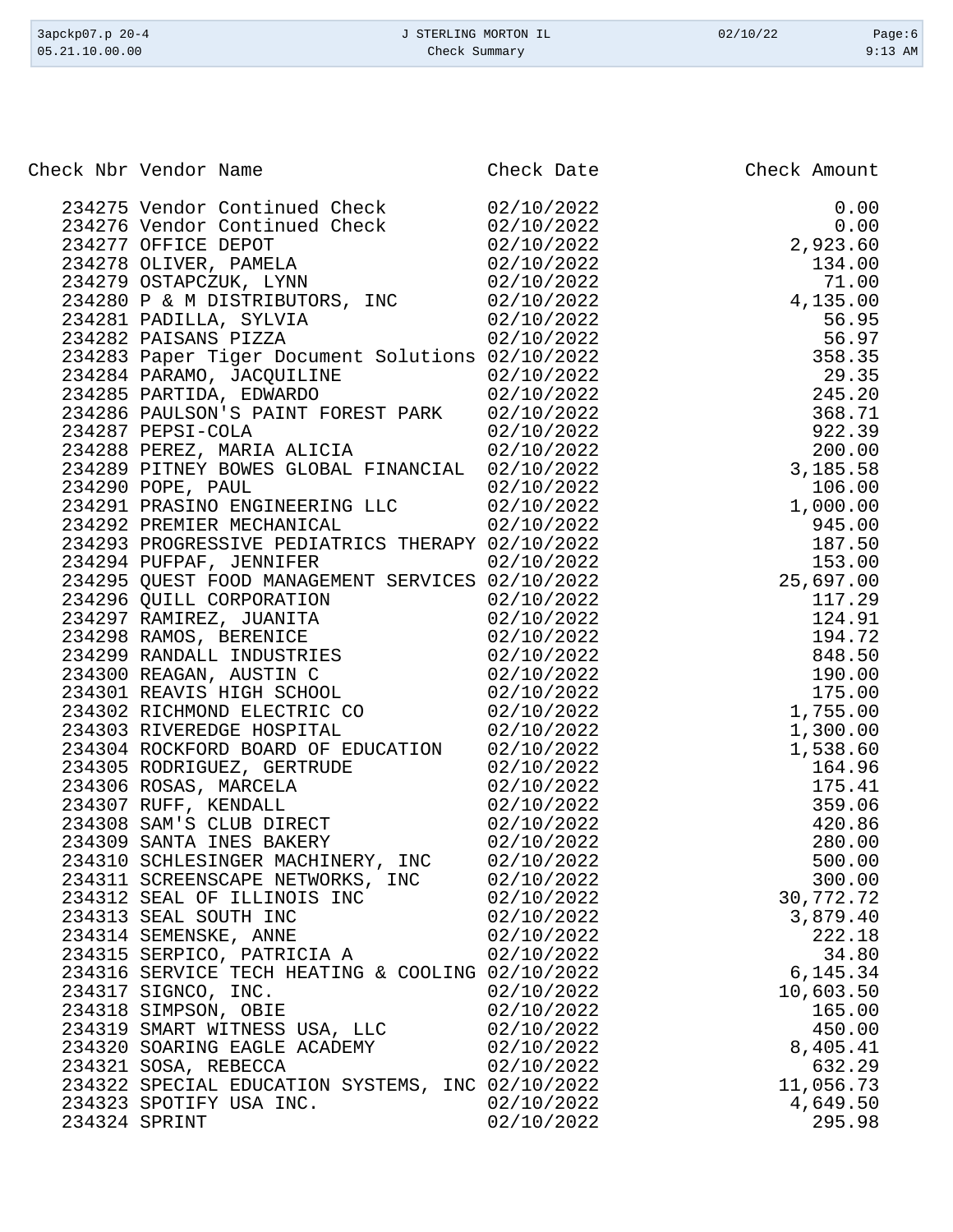| 3apckp07.p 20-4 | J STERLING MORTON IL | 02/10/22 | Page:7    |
|-----------------|----------------------|----------|-----------|
| 05.21.10.00.00  | Check Summary        |          | $9:13$ AM |

| Check Nbr Vendor Name                                                                                                                                                                                   | Check Date | Check Amount              |
|---------------------------------------------------------------------------------------------------------------------------------------------------------------------------------------------------------|------------|---------------------------|
|                                                                                                                                                                                                         |            |                           |
| 234325 STARSHIP                                                                                                                                                                                         | 02/10/2022 | 380.75                    |
| 231326 STEFANSKI, ELLEN                                                                                                                                                                                 | 02/10/2022 | 118.49                    |
|                                                                                                                                                                                                         | 02/10/2022 | 67.00                     |
|                                                                                                                                                                                                         | 02/10/2022 | 198.31                    |
|                                                                                                                                                                                                         | 02/10/2022 | 0.00                      |
|                                                                                                                                                                                                         | 02/10/2022 | 10,436.00                 |
|                                                                                                                                                                                                         | 02/10/2022 | 14,053.88                 |
|                                                                                                                                                                                                         | 02/10/2022 | 229.00                    |
| SHARR SIMON<br>234328 STOCH, MARK<br>234329 Vendor Continued Check<br>234330 STRIKER LANES<br>234331 STRYKER<br>34332 SUJAK, MARK<br>34333 SUN LITT<br>234333 SUN LIFE ASSURANCE CO. OF CANA 02/10/2022 |            | 3,008.58                  |
|                                                                                                                                                                                                         | 02/10/2022 | 0.00                      |
| 231333 Vendor Continued Check<br>234335 Vendor Continued Check                                                                                                                                          | 02/10/2022 | 0.00<br>0.00<br>21,540.00 |
| 234336 SUNBELT STAFFING                                                                                                                                                                                 | 02/10/2022 |                           |
| 234337 SUPPLY SOLUTIONS                                                                                                                                                                                 | 02/10/2022 | 25,100.00                 |
| 234338 THE GRAPHIC EDGE, INC.                                                                                                                                                                           | 02/10/2022 | 303.36                    |
| 234339 THE REPAIR DEPOT                                                                                                                                                                                 | 02/10/2022 | 50.00                     |
| 234340 THOMAS, JUAN                                                                                                                                                                                     | 02/10/2022 | 53.00                     |
| 234340 THOMAS, JUAN<br>234341 Vendor Continued Check                                                                                                                                                    | 02/10/2022 | 0.00                      |
| 234342 THOMSON REUTERS - WEST                                                                                                                                                                           | 02/10/2022 | 7,907.51                  |
| 234343 TOMS, BRIAN                                                                                                                                                                                      | 02/10/2022 | 175.00                    |
| 234344 Top Notch Silk Screening Inc 02/10/2022                                                                                                                                                          |            | 1,460.00                  |
| 234345 TOWN OF CICERO - BUILDING DEPT 02/10/2022                                                                                                                                                        |            | 1,665.00                  |
| 234346 TROCHE, TINA                                                                                                                                                                                     | 02/10/2022 | 13.10                     |
| 234340 IRUCHE, IIIVA<br>234347 TRUESDALE, TIMOTHY                                                                                                                                                       | 02/10/2022 | 3,113.06                  |
|                                                                                                                                                                                                         | 02/10/2022 | 16,702.22                 |
| 234348 TWIN SUPPLIES, LTD<br>234349 URBANEK, TOMASZ<br>234350 VALENCIANO, ESTELA<br>234351 Vendor Continued Check                                                                                       | 02/10/2022 | 600.00                    |
|                                                                                                                                                                                                         | 02/10/2022 | 9.28                      |
|                                                                                                                                                                                                         | 02/10/2022 | 0.00                      |
| 234352 Vendor Continued Check                                                                                                                                                                           | 02/10/2022 | 0.00                      |
| 234353 Vendor Continued Check                                                                                                                                                                           | 02/10/2022 | 0.00                      |
| 234354 VANGUARD ENERGY SERVICES, LLC 02/10/2022                                                                                                                                                         |            | 87,125.49                 |
| 234355 VERIZON WIRELESS<br>234356 VICTORY MEDIA GROUP<br>234357 Vendor Continued Check                                                                                                                  | 02/10/2022 | 4,135.75                  |
|                                                                                                                                                                                                         | 02/10/2022 | 4,000.00                  |
|                                                                                                                                                                                                         | 02/10/2022 | 0.00                      |
| 234358 VIOLET FLOWER SHOP, INC                                                                                                                                                                          | 02/10/2022 | 750.00                    |
| 234359 VISION CONSTRUCTION AND CONSUL 02/10/2022                                                                                                                                                        |            | 91,727.77                 |
| 234360 WALSH, SALLY L                                                                                                                                                                                   | 02/10/2022 | 167.77                    |
| 234361 WALTON, JOE                                                                                                                                                                                      | 02/10/2022 | 92.00                     |
| 234362 Vendor Continued Check                                                                                                                                                                           | 02/10/2022 | 0.00                      |
| 234363 Vendor Continued Check                                                                                                                                                                           | 02/10/2022 | 0.00                      |
| 234364 Vendor Continued Check                                                                                                                                                                           | 02/10/2022 | 0.00                      |
| 234365 WASTE MANAGEMENT                                                                                                                                                                                 | 02/10/2022 | 15,701.50                 |
| 234366 WATKINS, KENNETH                                                                                                                                                                                 | 02/10/2022 | 151.00                    |
| 234367 WEATHERSBY, KEEYAN                                                                                                                                                                               | 02/10/2022 | 106.00                    |
| 234368 WEBER, PAT                                                                                                                                                                                       | 02/10/2022 | 173.00                    |
| 234369 WESTMONT INTERIOR SUPPLY HOUSE 02/10/2022                                                                                                                                                        |            | 2,382.00                  |
| 234370 WILKINS, JOHNNY                                                                                                                                                                                  | 02/10/2022 | 53.00                     |
| 234371 WILLIAMS, KENNETH                                                                                                                                                                                | 02/10/2022 | 53.00                     |
| 234372 WILSON, JAMILA I                                                                                                                                                                                 | 02/10/2022 | 254.00                    |
| 234373 YATES, JR., STERLING C.                                                                                                                                                                          | 02/10/2022 | 184.00                    |
| 234374 YOUNG, PAMELA                                                                                                                                                                                    | 02/10/2022 | 67.00                     |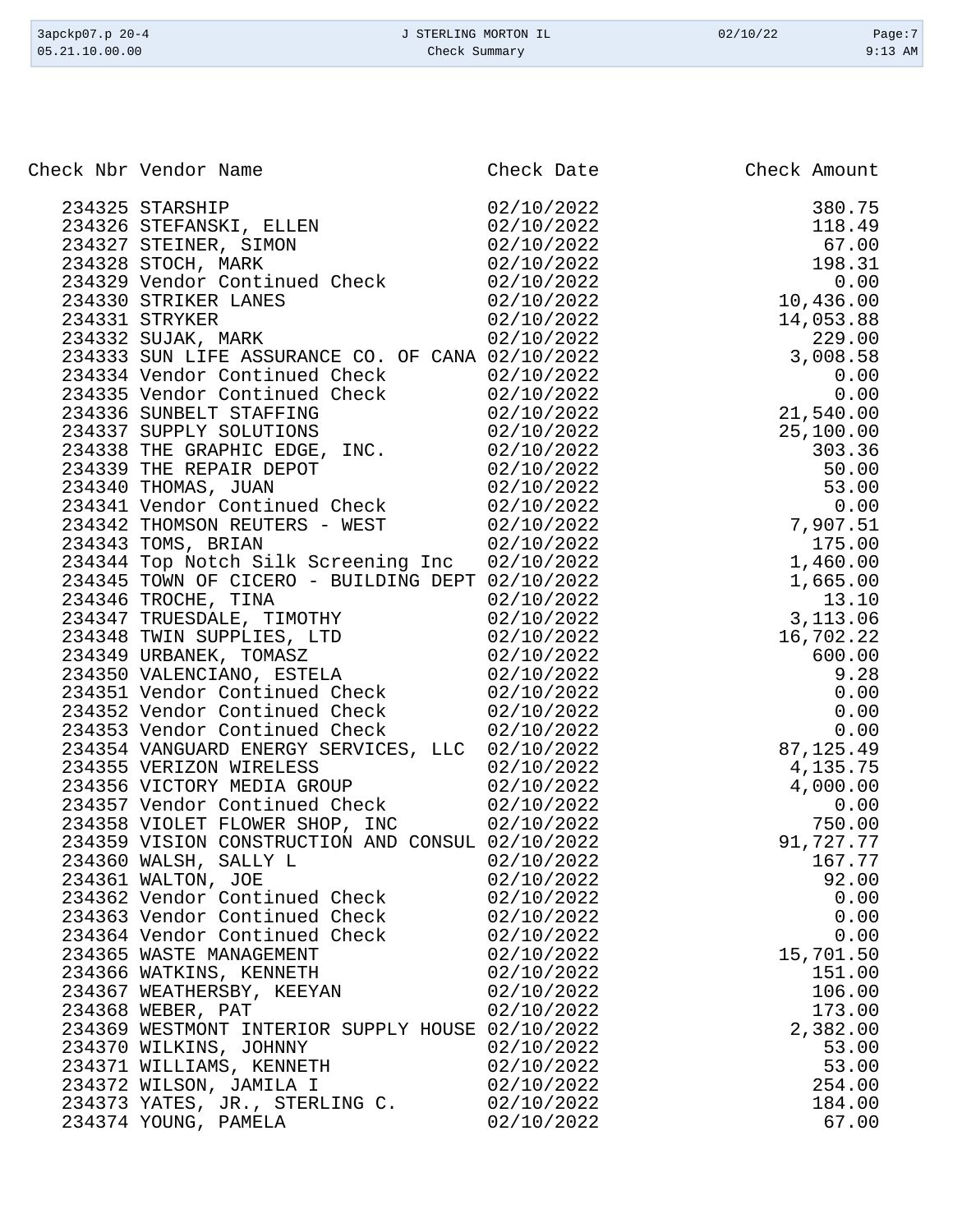| 3apckp07.p 20-4 | J STERLING MORTON IL | 02/10/22 | Page:8    |
|-----------------|----------------------|----------|-----------|
| 05.21.10.00.00  | Check Summary        |          | $9:13$ AM |
|                 |                      |          |           |

| Check Nbr Vendor Name     | Check Date | Check Amount |
|---------------------------|------------|--------------|
| 234375 YUNKER, MARK       | 02/10/2022 | 499.00       |
| 234376 ZAREMBA, KAMILA    | 02/10/2022 | 600.00       |
| 234377 Zero db Audio Corp | 02/10/2022 | 6,440.00     |
| 234378 ZUNDELL, JAMES     | 02/10/2022 | 169.10       |
|                           |            |              |
|                           |            |              |

|  | 354 Computer |  |  | $Check(s)$ For a Total of | 2,315,330.35 |
|--|--------------|--|--|---------------------------|--------------|
|--|--------------|--|--|---------------------------|--------------|